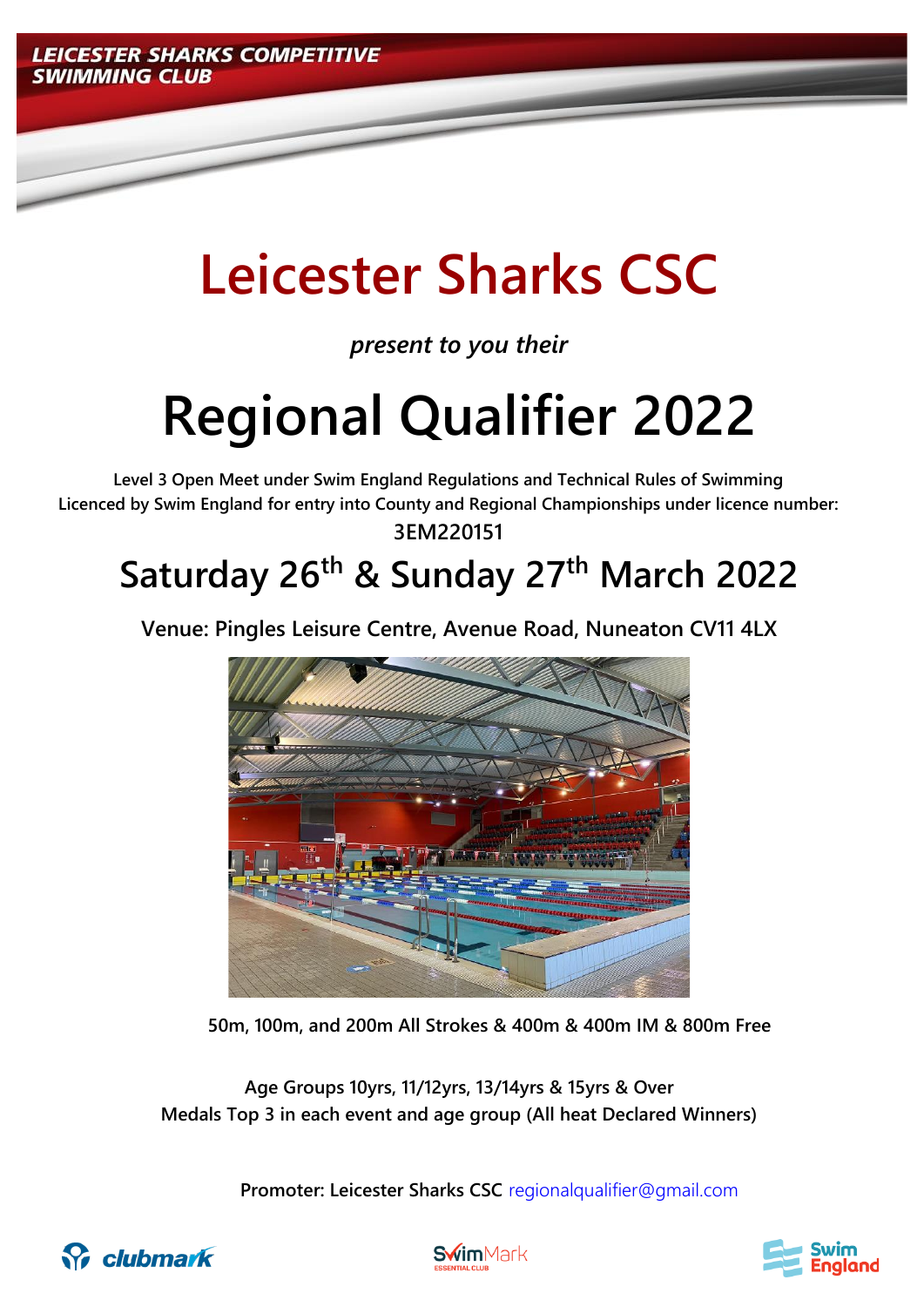#### **COVID19 Rules and Regulations: LSCSC will be hosting this Open Meet in line with the Government and Swim England advice, and will be updated accordingly as things progress**

Leicester Sharks CSC are working with Everyone Active and the team at Pingles Leisure to ensure that our event can operate safely and in compliance with any social distancing guidance in place at the time of the event, as such details related to such guidance will be posted to our website prior to the event. It is the responsibility of the individuals attending to ensure that they have seen any such guidance.

1. A Covid Lead has been appointed for this competition and there will be a team of Covid Liaison Officers present at the competition, in order to ensure compliance with social distancing guidelines in place at the time of the competition.

2. This competition is being planned on the assumption that some social distancing measures will remain in place at the time of the competition for indoor activities deemed to be high risk such as swimming competitions.

3. If it becomes clear before the event that any such restrictions are removed, relaxed or tightened, then these conditions may alter between the time of issue and the event taking place. Any such revisions will be published on the website.

4. Leicester Sharks reserve the right to cancel this competition if it is unable to proceed due to changes in government legislation and/or guidance.

5. A Covid-19 risk assessment, which will be an evolving document as the situation changes, will be agreed with the pool operator.

6. Detailed briefing instructions will be issued to everyone attending this meet. It will be the responsibility of the attending club coordinator to obtain the necessary declarations and ensure each athlete is safe a free from COVID and or symptoms. Any element of doubt then the athlete is not to attend.

7. It is recommended that due to the nature of current circumstances, nobody commits to nonrefundable travel or accommodation. The promoter will not be responsible for any losses, regardless of circumstances or cause.

8. By entering this competition, or the purchase of a coaches/team managers/chaperones pass, competitors and their supports agree that they will always follow the instructions of the Covid-19 team. Failure to do so may result in the removal from the premises and competition.

9. In addition to 8 above, it is a condition of attending this meet, that anyone showing symptoms of Covid-19 or signs of illness do not attend the competition. Anyone showing symptoms/signs will be escorted to a separate area to be isolated from others.

10. Clubs will be required to submit a list of those coaches/chaperones/team managers to the promotor 1 week before the competition. Clubs will be responsible to keeping a register of members of their club present at each session in the event that this information is required for track and trace purposes.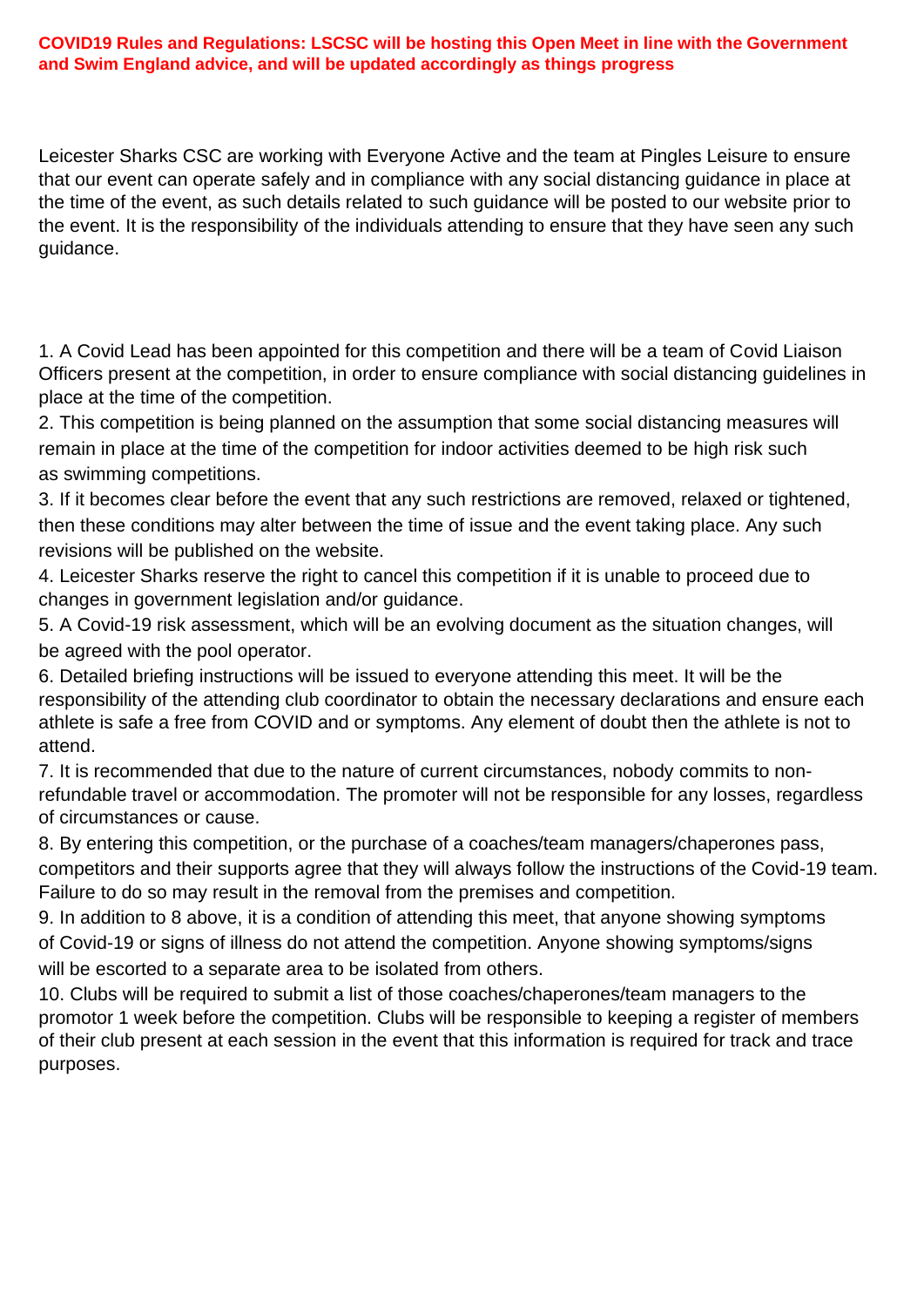## **Meet Conditions**

- 1. The competition will be held under Swim England Regulations and Technical Rules of Swimming.
- 2. A swimmer taking part shall be
	- a) Eligible according to Swim England
	- b) Category 2 members of Swim England on the Competition Entry closing date.
	- c) A minimum of 10 years old for this competition.
- 3. Heats will be seeded and spearheaded according to submitted entry times which will be converted to 25m pool times if necessary.
- 4. Upper and lower limit Qualifying Times apply for this competition. (See times below). The promoter reserves the right to accept or reject entries on the basis of Qualifying Times. In order for the event to run smoothly entries may be restricted. Any entry not accepted due to a restriction on numbers being imposed by the promoter, will have their entry fee refunded in full.
- 5. Entry times must be achieved in a licensed meet at Level 1, 2, 3 or 4 after 1st January 2020.
- 6. 400 IM\*\* event for both Male and Female will be capped at three heats maximum (24 competitors in total).
- 7. *800m Free 1 heat (first come first served) to be a mixed heat swam with both male & Female \* Time Only Event*
- 8. Acceptance of entries and eligibility of awards is subject to the rules of the competition and at the discretion of Leicester Sharks Competitive Swimming Club.
- 9. The number of entries accepted will be subject to any Covid-19 restrictions in place at the time.
- 10.Those swimmers in possession of a Swim England Certificate of Swimming Disability or those swimmers whose membership details record a disability Sport Class are welcome to enter the competition. Entry times will be taken from the British Swimming Rankings. Personal care attendants for swimmers who require them are not required to pay for an additional Poolside Pass.
- 11.A secondary strobe is not available for this meet

#### 12. **Age at –31/12/2022 (midnight)**

- 13.Awards will be given to the fastest three swimmers in each age group category. Separate awards will be made to disability swimmers.
- 14.There is limited space available on poolside for swimmers; therefore swimmers will be stewarded in the crèche (call room) before races. Swimmers must wear appropriate footwear/top.
- 15. Competitors are requested to use the lockers provided in the changing rooms for all large bags and to **only bring small bags poolside**, you will be asked to remove large bags. Air vents to be kept clear.
- 16. Coaches and Team Managers are to ensure all swimmers behave appropriately whilst poolside. It is the member's clubs responsibility to make sure each swimmer has reached the standard of Swim England Competitive Start Award. It is the responsibility of the Team Managers and Coaches to ensure that their competitors report to the stewards in time for the start of their race.
- 17.To ensure a safe environment for all our swimmers, including those with nut allergies, we require the Open Meet to be a nut-free event, both poolside and also spectating areas.
- 18.Swimmers will not be allowed on the balcony with bare feet and if dripping wet. Please encourage swimmers to remain on poolside during sessions so that designated Team Managers know where they are.
- 19.The electronic scoreboard shows provisional results only. The final positions and times will be shown on the results sheet which will be made available during the open meet and online using the sportsystem link.
- 20.Anti-wave ropes will be used in an eight-lane, 25m pool.
- 21.ARES Electronic timing will be used with Sport Sys Meet management software.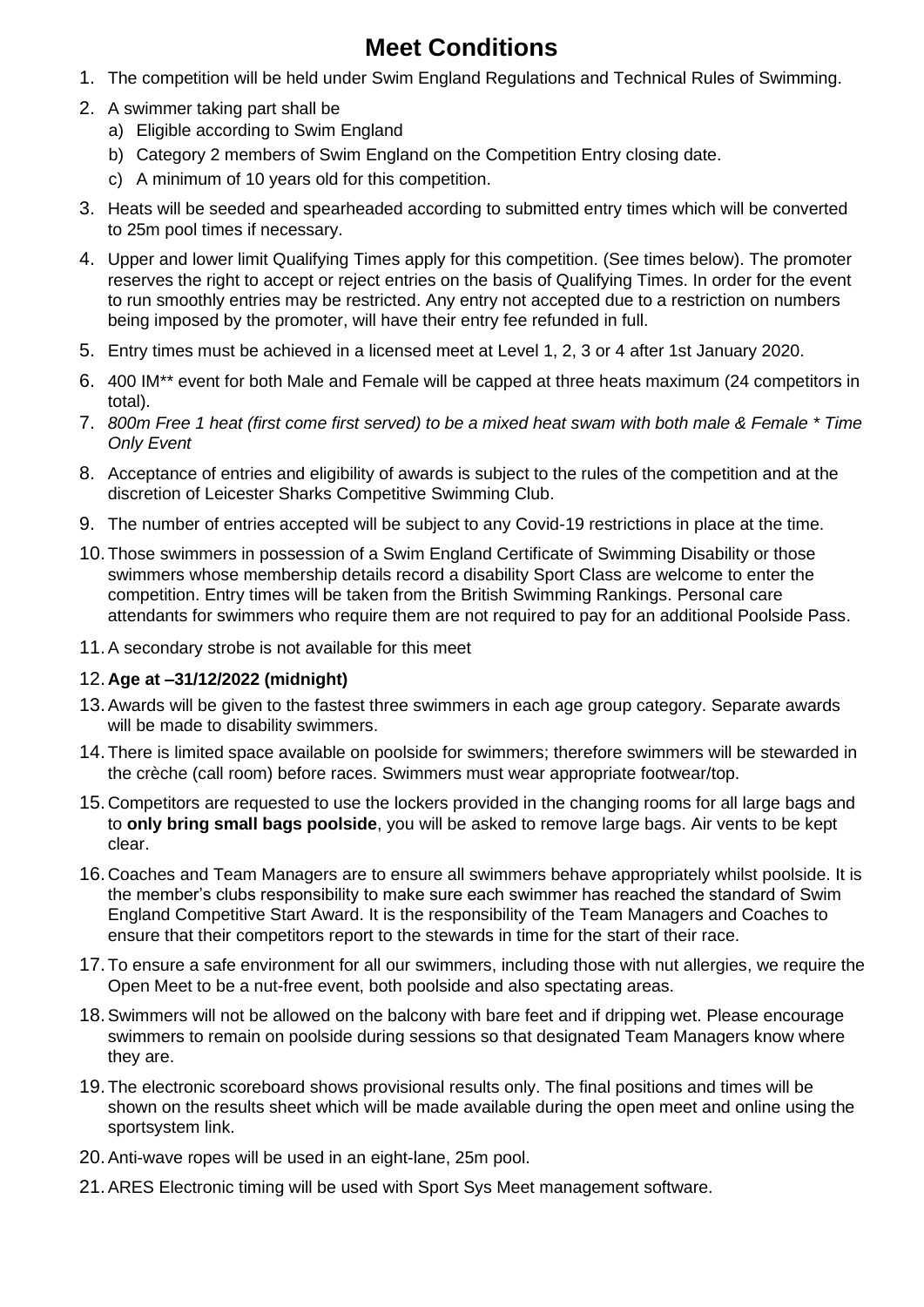- 22.Electronic entries only £7.00 per event via the Sport Sys Entry Manager file. Electronic entry files are to be emailed to [regionalqualifier@gmail.com](mailto:regionalqualifier@gmail.com), the entry file and full details of how to enter electronically are provided on the club website, www.leicestersharks.co.uk. In the event of the meet being oversubscribed entries will be prioritised based on file submission date received. The organiser reserves the right to restrict entries to ensure there is sufficient time between each session and that the Licensed Meet time restrictions are adhered to.
- 23.Entry fees to be paid directly to our bank account:

HSBC Sort Code **40-12-35**; Account number **41431765** Reference **(your club name or surname) LSRQ 2022**.

- 24. The accepted entries list and rejection list, if applicable, will be published after the closing date or when the meet is deemed to be full. Any errors must be notified by the date given on publication of the accepted entries list, no amendments will be made after this date. Refunds will not be given once the accepted list is published. Any times achieved after the closing date will not be accepted. Withdrawals may be made prior to the competition by emailing [regionalqualifier@gmail.com](mailto:regionalqualifier@gmail.com)
- 25.**Withdrawals** All withdrawals must be submitted online via the form from the website and by 6pm on the day prior to the event  $-$  ( 18:00 hrs 25<sup>th</sup> March 2022).

<https://uk.teamunify.com/team/emrlssc/page/open-meets/2022-regional-qualifier>

26. A medical withdrawal (including positive COVID19 test withdrawal) must be submitted to [sharkswithdrawal@gmail.com](mailto:sharkswithdrawal@gmail.com) by 6pm on the day prior to the event  $-$  (18:00hrs 25<sup>th</sup> March 2022).

Please use the form noted above.

- 27. The promoter reserves the right to withdraw any swimmer for failure to comply with COVID19 process requirements or meet conditions.
- 28. The promoter cannot accept any responsibility for a withdrawal that has not been submitted using the correct procedures.
- 29.Withdrawals once actioned for either heat and or finals cannot be reinstated unless an error by the admin team.
- 30.**POOLSIDE PASSES** £10 per day per person. Refreshments may be provided subject to COVID restrictions, it Is expected at the time of writing no food will be provided. Passes must be purchased in advance and will not be allowed on the day.

All coaches/Team Managers applying for poolside accreditation must be listed on their club's OMS register with the relevant DBS and safeguarding information along with an appropriate qualification. Failure to comply with this may result in poolside accreditation not being available to purchase.

31.**OFFICIALS** – We request that clubs provide a minimum of 3 licenced officials or 2 per 10 swimmers per session. Visiting clubs are requested to supply officials with a minimum Qualification of J1, and at least 1 J2 per session to ensure the meet can run effectively and efficiently to the licence criteria.

We are only able to provide poolside experience for trainee officials if we have sufficient officials to run the meet in accordance with the licensing conditions. Please email Officials/Helpers form at the end of the pack to [regionalqualifier@gmail.com](mailto:regionalqualifier@gmail.com) with the names of your officials and their qualification and your trainee requirements for consideration.

Refreshments and expenses are available for all sessions.

32.**TEAM MANAGERS/Coaches**– With reference to the most recent guidance from the NSPCC/CPSU safe sports events and in conjunction with Wave power issued by Swim England, we require the following compliance.

10yrs and under Coach 1:8 Team Manager 1:16

18yrs to 11yrs Coach 1:10 Team Manager 1:20

The Team Manager should (which means must) have completed Team Manager 1, the coach cannot be a Team Manager as well.

It is the responsibility of Team Managers to ensure swimmers report for their races in good time and report any injury or incident to the pool staff and Promoter.

DBS Numbers may be requested.

33. No responsibility for loss or damage to personal property will be accepted by the organisers, promoter or the pool management.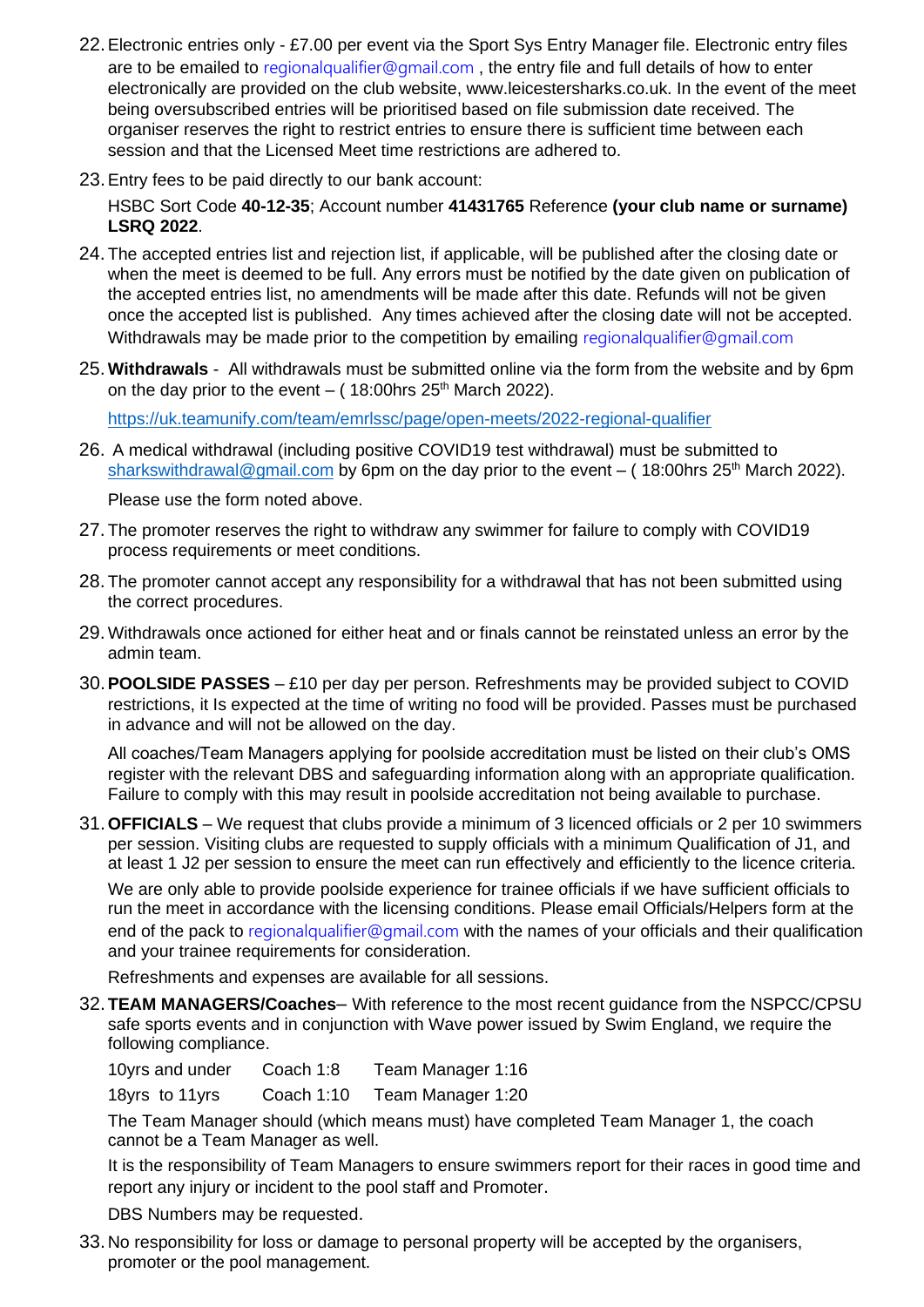- 34.Anything not covered by the above will be acted upon at the discretion of the Promoter, errors and omissions excepted.
- 35.If it is deemed necessary to cancel the entire event, the only claim that can be made will be the entry fee paid per individual. Should part of the event be cancelled then a refund will only be made for events that are cancelled.
- 36.Spectators may be limited to this event. Should spectating be in place it will be a ticket only event and must be purchased in advance. Notice will be sent to the participating clubs no less than 2 weeks before the event.
- 37.Anything not covered by these conditions shall be decided by the promoter and subject to change in accordance to COVID 19 guidelines issued by Swim England, the Government or pool operator.

# **Closing date - Sunday 27th February 2022 (midnight)**

**Or when the meet is full (first come, first served)**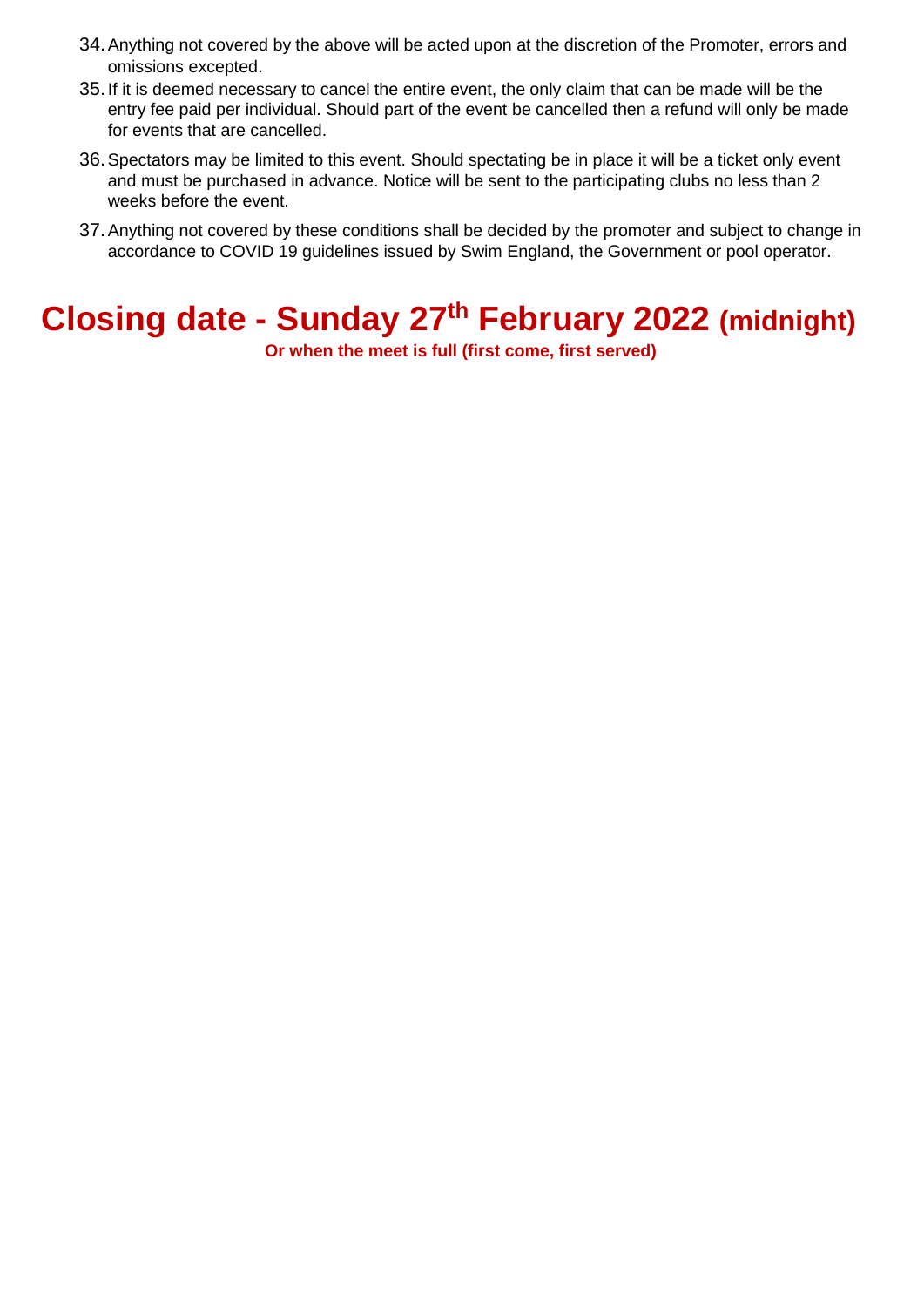

## **Programme of Events**

**Saturday 26th March 2022**

|     | Session 1 - Warm up 13.30pm |     | <b>Session 2</b> |
|-----|-----------------------------|-----|------------------|
| 101 | Male 400 I.M                | 209 | Male 200 Free    |
| 102 | Female 200 I.M              | 210 | Female 400 Free  |
| 103 | Male 100 Back               | 211 | Male 100 Breast  |
| 104 | Female 200 Back             | 212 | Female 50 Fly    |
| 105 | Male 200 Breast             | 213 | Male 200 Fly     |
| 106 | Female 100 Fly              | 214 | Female 100 Free  |
| 107 | Male 50 Free                | 215 | Male 50 Back     |
| 108 | Female 50 Breast            |     |                  |

|     | <b>Session 2</b> |  |  |  |  |  |  |
|-----|------------------|--|--|--|--|--|--|
| 209 | Male 200 Free    |  |  |  |  |  |  |
| 210 | Female 400 Free  |  |  |  |  |  |  |
| 211 | Male 100 Breast  |  |  |  |  |  |  |
| 212 | Female 50 Fly    |  |  |  |  |  |  |
| 213 | Male 200 Fly     |  |  |  |  |  |  |
| 214 | Female 100 Free  |  |  |  |  |  |  |
| 215 | Male 50 Back     |  |  |  |  |  |  |

### **Sunday 27th March 2022**

|      | Session 3 - Warm up 08.00am |     | <b>Session 4</b>  |
|------|-----------------------------|-----|-------------------|
| 316  | Female 400 I.M              | 424 | Female 200 Free   |
| 317  | Male 200 I.M                | 425 | Male 400 Free     |
| 318  | Female 100 Back             | 426 | Female 100 Breast |
| 319  | Male 200 Back               | 427 | Male 50 Fly       |
| 320  | Female 200 Breast           | 428 | Female 200 Fly    |
| 321  | Male 100 Fly                | 429 | Male 100 Free     |
| 322  | Female 50 Free              | 430 | Female 50 Back    |
| 323  | Male 50 Breast              |     |                   |
| 323a | Mixed 800 Free              |     |                   |

|     | <b>Session 4</b>  |  |  |  |  |  |
|-----|-------------------|--|--|--|--|--|
| 424 | Female 200 Free   |  |  |  |  |  |
| 425 | Male 400 Free     |  |  |  |  |  |
| 426 | Female 100 Breast |  |  |  |  |  |
| 427 | Male 50 Fly       |  |  |  |  |  |
| 428 | Female 200 Fly    |  |  |  |  |  |
| 429 | Male 100 Free     |  |  |  |  |  |
| 430 | Female 50 Back    |  |  |  |  |  |

*400 IM\*\* event for both Male and Female will be capped at three heats maximum (24 competitors in total) 800M 1 heat to be a mixed heat swam with both male & Female \*(first come first served)*

**Full Programme and timings will be confirmed once all entries accepted**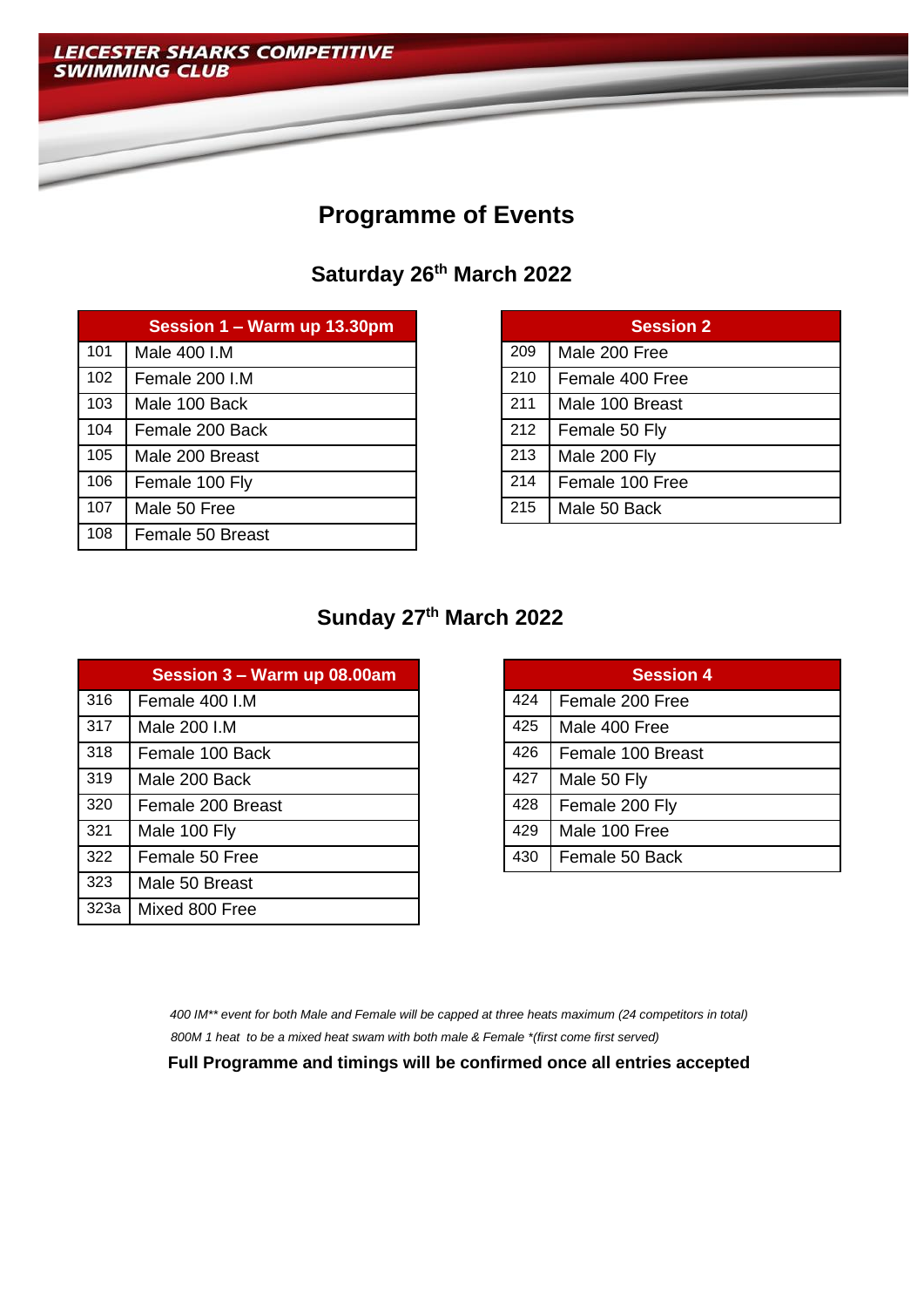

# **Leicester Sharks Regional Qualifier 2022 Qualification Times**

|                  |                     |        |             | <b>Male Lower Times</b> |            |         |             | <b>Male Upper Times</b> |            |
|------------------|---------------------|--------|-------------|-------------------------|------------|---------|-------------|-------------------------|------------|
| Event            |                     | 10yrs  | $11/12$ yrs | 13/14yrs                | $15$ yrs + | 10yrs   | $11/12$ yrs | 13/14yrs                | $15$ yrs + |
| 50 <sub>m</sub>  | Freestyle           | 44     | 42.9        | 37.4                    | 30.6       | 30.3    | 27.2        | 25.9                    | 23.5       |
| 100 <sub>m</sub> | Freestyle           | 1.38.5 | 1.29.2      | 1.22.3                  | 1.08.1     | 1.05.03 | 57.9        | 54.8                    | 51.5       |
| 200m             | Freestyle           | 3.24.0 | 3.14.8      | 2.45.6                  | 2.22.5     | 2.14.1  | 2.03.1      | 2.01.1                  | 1.52.2     |
| 400m             | Freestyle           | 5.30.0 | 5.30.0      | 5.30.0                  | 5.00.0     | 4.52.2  | 4.18.0      | 4.15.2                  | 4.05.5     |
| 50 <sub>m</sub>  | <b>Breaststroke</b> | 55.9   | 52.7        | 45.1                    | 40.2       | 38.2    | 34.1        | 32.8                    | 30.1       |
| 100m             | <b>Breaststroke</b> | 2.06.0 | 1.54.7      | 1.39.1                  | 1.29.2     | 1.20.9  | 1.13.3      | 1.10.3                  | 1.05.2     |
| 200 <sub>m</sub> | <b>Breaststroke</b> | 4.16.8 | 4.05.4      | 3.29.0                  | 3.07.7     | 3.01.6  | 2.35.7      | 2.32.7                  | 2.20.3     |
| 50 <sub>m</sub>  | Butterfly           | 48.2   | 44.7        | 41.2                    | 34.6       | 32.5    | 29.6        | 28                      | 26.5       |
| 100m             | Butterfly           | 1.54.2 | 1.38.4      | 1.26.4                  | 1.16.0     | 1.13.1  | 1.02.7      | 1.01.0                  | 58.2       |
| 200m             | Butterfly           | 3.52.2 | 3.33.1      | 3.08.7                  | 2.45.8     | 2.41.0  | 2.18.2      | 2.15.2                  | 2.10.1     |
| 50 <sub>m</sub>  | Backstroke          | 49.2   | 46.4        | 41.2                    | 35.8       | 33.2    | 31.3        | 29.8                    | 28.1       |
| 100 <sub>m</sub> | <b>Backstroke</b>   | 1.48.9 | 1.37.6      | 1.27.1                  | 1.17.1     | 1.10.8  | 1.04.5      | 1.01.1                  | 58.4       |
| 200 <sub>m</sub> | <b>Backstroke</b>   | 3.46.1 | 3.29.9      | 3.02.5                  | 2.44.6     | 2.31.0  | 2.14.8      | 2.12.1                  | 2.07.3     |
| 200m             | Ind. Medley         | 3.50.9 | 3.31.6      | 3.13.4                  | 2.46.4     | 2.34.1  | 2.17.6      | 2.15.8                  | 2.12.2     |
| 400m             | Ind. Medley         |        | 6.30.0      | 6.10.1                  | 5.50.5     |         | 4.51.2      | 4.45.1                  | 4.39.10    |

|                  |                     | <b>Female Lower Times</b><br><b>Female Upper Times</b> |             |             |            |         |             |          |            |
|------------------|---------------------|--------------------------------------------------------|-------------|-------------|------------|---------|-------------|----------|------------|
| Event            |                     | 10yrs                                                  | $11/12$ yrs | $13/14$ yrs | $15$ yrs + | 10yrs   | $11/12$ yrs | 13/14yrs | $15$ yrs + |
| 50m              | Freestyle           | 44.9                                                   | 40.3        | 37.4        | 35.9       | 31.6    | 27.8        | 27.5     | 27.1       |
| 100m             | Freestyle           | 1.37.7                                                 | 1.27.7      | 1.21.3      | 1.15.2     | 1.09.5  | 1.00.2      | 59.2     | 58         |
| 200m             | Freestyle           | 3.25.7                                                 | 3.19.7      | 2.58.8      | 2.44.1     | 2.21.0  | 2.07.0      | 2.06.1   | 2.05.4     |
| 400m             | Freestyle           | 5.40.0                                                 | 5.40.0      | 5.40.0      | 5.20.0     | 5.02.00 | 4.25.4      | 4.23.2   | 4.21.4     |
| 50m              | <b>Breaststroke</b> | 55.4                                                   | 53.4        | 46.1        | 43.3       | 40.2    | 34.9        | 34.5     | 34         |
| 100m             | <b>Breaststroke</b> | 2.01.9                                                 | 1.51.9      | 1.39.5      | 1.34.3     | 1.24.1  | 1.14.2      | 1.13.0   | 1.12.9     |
| 200m             | <b>Breaststroke</b> | 4.16.1                                                 | 4.06.1      | 3.28.6      | 3.20.8     | 3.01.2  | 2.39.8      | 2.35.4   | 2.37.3     |
| 50m              | Butterfly           | 48.2                                                   | 45.1        | 41.5        | 37.1       | 34      | 31.3        | 29.6     | 28.2       |
| 100 <sub>m</sub> | Butterfly           | 1.47.9                                                 | 1.37.9      | 1.28.9      | 1.22.2     | 1.15.8  | 1.06.4      | 1.04.9   | 1.03.6     |
| 200m             | Butterfly           | 3.54.3                                                 | 3.34.3      | 3.17.0      | 2.58.3     | 2.46.0  | 2.34.3      | 2.21.2   | 2.17.5     |
| 50m              | <b>Backstroke</b>   | 48.3                                                   | 46.3        | 41.7        | 40.7       | 35.1    | 33.3        | 31       | 30.9       |
| 100m             | <b>Backstroke</b>   | 1.44.1                                                 | 1.38.1      | 1.28.3      | 1.24.4     | 1.12.6  | 1.08.9      | 1.05.1   | 1.04.6     |
| 200m             | <b>Backstroke</b>   | 3.36.7                                                 | 3.26.7      | 3.10.3      | 2.59.9     | 2.36.1  | 2.26.7      | 2.19.2   | 2.17.9     |
| 200 <sub>m</sub> | Ind. Medley         | 3.48.1                                                 | 3.41.1      | 3.15.6      | 2.59.9     | 2.38.4  | 2.32.2      | 2.22.2   | 2.18.6     |
| 400m             | Ind. Medley         |                                                        | 6.40.0      | 6.20.0      | 6.00.0     |         | 4.59.9      | 4.57.8   | 4.52.2     |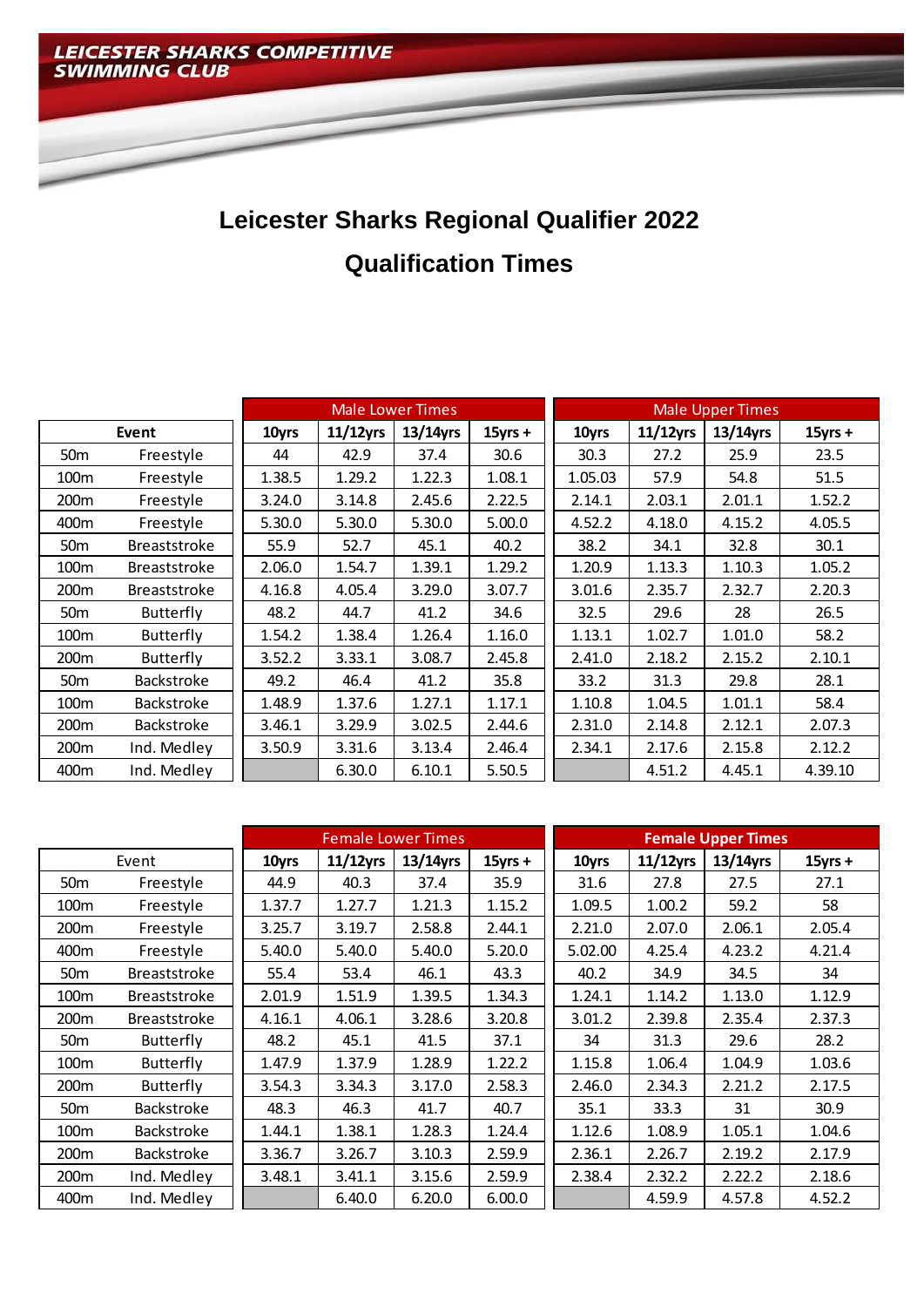

#### **Electronic Entry Form Submission**

*Please remember to include a copy of the entry sheet summary from Sportsystems*

PLEASE COMPLETE IN BLOCK CAPITALS

| <b>Swimming Club</b>   |  |
|------------------------|--|
| <b>Contact Name</b>    |  |
| <b>Address</b>         |  |
| Telephone (Day)        |  |
| <b>Telephone (Eve)</b> |  |
| <b>Mobile</b>          |  |
| Email                  |  |

| No. of boy swimmers          | Total No. of boy events  |
|------------------------------|--------------------------|
| No. of girl swimmers         | Total No. of girl events |
| <b>Total No. of swimmers</b> | Total No. of events      |

**Payment Details** 

| <b>Total Number of Events</b> | <b>Cost per Event</b>     | <b>Total</b> |
|-------------------------------|---------------------------|--------------|
|                               | £7.00                     |              |
| <b>Poolside Pass</b>          | £10.00 per person per day |              |
|                               | <b>Amount Due</b>         | £            |

**Bank Transfer to HSBC, Sort code 401235, Account 41431765** 

**Do not forget to enclose a print out of your entries which can be done via the entry manager software**

**I declare that all above details are correct and that the submitted swimmers are eligible to compete in accordance with Swim England Regulations and that I accept the meet rules and conditions Team Manager ………………………………………………... Signature ………………………………………………………………**

**Return to:** Leicester Sharks Competitive Swimming Club c/o 61 Somerfield Way, Leicester Forest East, LEICS LE3 3LX

**Closing Date: Sunday 27th February 2022 (midnight) or when the meet is full (first come, first served)**